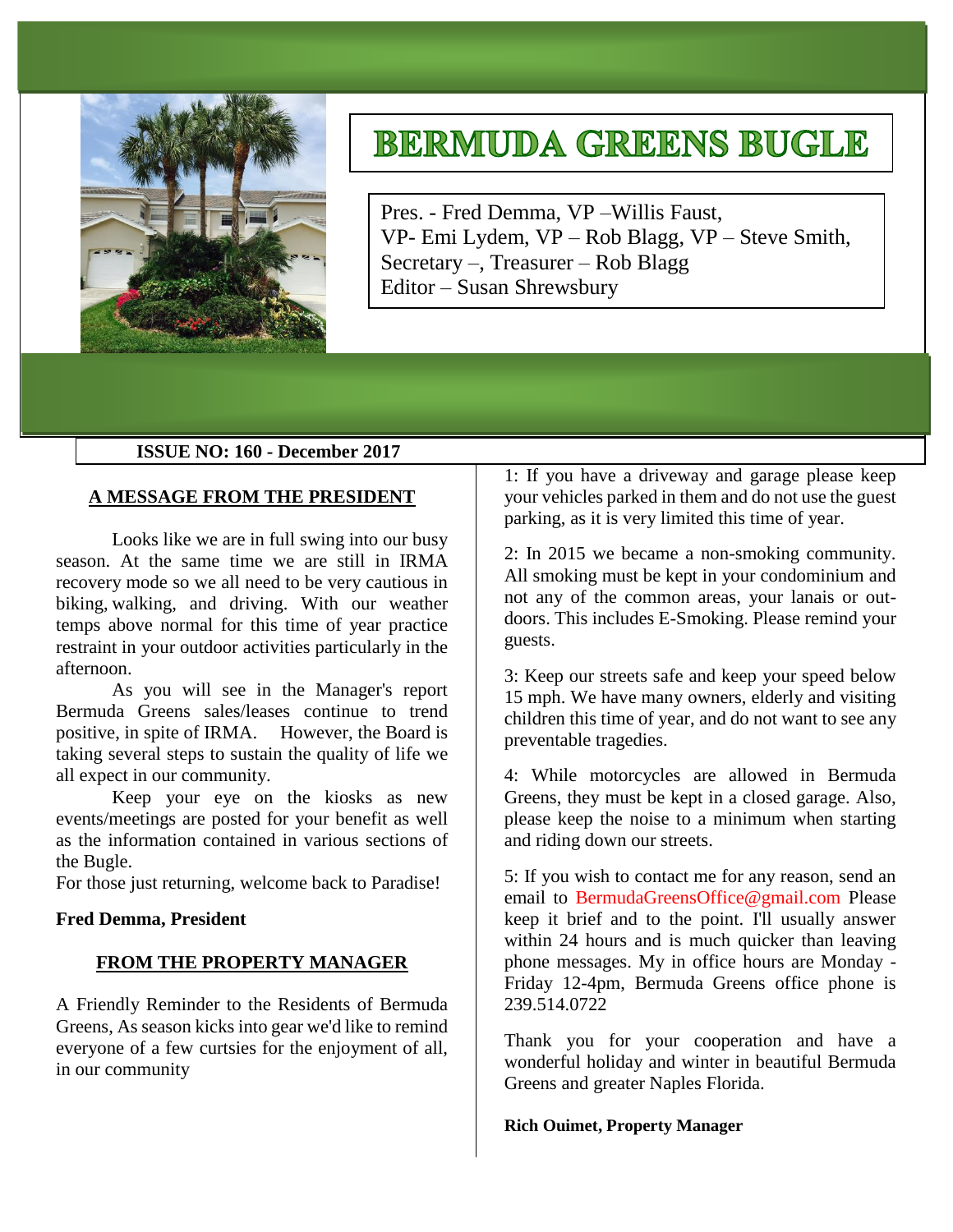# **TREASURER'S REPORT**

Income though 31 October 2017 is over budget by \$23,893 due mainly to an insurance payment of \$20,605 for carport repairs, late fees and application fees.

On the expense side Ground Maintenance is over budget by \$4,133 due to Hurricane damage. Management is over budget by \$25,662 due to legal fees and audit. Legal fees for Paint litigation is now at \$26,014 and Comcast/CSI contract issues are at \$2,156. This line item will continue to increase due to ongoing issues. Early Loan Repay will not be paid this year for a savings of \$7,542.

Expenses are below budget in Building Maintenance by \$12,996 since power wash has not started and will not be charged this year saving \$10,000.

The Reserve is still in good shape with a value of \$754,592. To date we have spent \$144,742 and added \$137,497. The expenditures were for Clubhouse Renovation, Power Washing and Road engineering. In addition some irrigation and Plant replacement occurred due to the road repair.

The budget for 2018 has been approved. The quarterly fee has increased by \$118 to \$1,387 per quarter. Included is a \$90 per door increase in the Comcast line item for TV and Internet services for two quarters. Other concerns that we have to address are Island cleanup and on-going maintenance, crabgrass control (which appears to be aggressive and extensive). Also legal fees are increasing and the budget needs to be increased. On the positive side, insurance costs remain stable. In order to continue roadway rebuilding, we have increased the Reserve budget to \$150,000 per year.

Due to hurricane Irma we are collecting costs to repair. Major costs will be seen in the area of Car Ports, landscape cleanup and one unit in C building, which received severe damage due to water and mold incursion. We are waiting for the insurance adjustors report. This will likely result in a special assessment. If the board approves an assessment due to hurricane IRMA, each homeowner may be eligible to receive from their own insurance up to \$2000 by Florida law.

## **Rob Blagg, Treasurer**

#### **LONG RANGE PLANNING COMMITTEE**

Long Term Planning continues to gather information for the Board to assist them in making project decisions for Bermuda Greens. We are currently researching the best approach to replace or restore the pavers at the entrance to the Club House.

The work is ongoing on the Bermuda Greens Website with the hope to have a launch in January, 2018. Stay tuned ….

Wishing everyone a Merry Christmas, Happy Holidays and a Happy and most importantly, Healthy New Year!

Sue Giese, LRPC Chair suegiese@gmail.com

#### **RECYCLING**

A few recycling facts:

More than 60 million plastic bottles end up in landfills and incinerators every day in the U.S.

How long to decompose? A Styrofoam cup - 500 years to forever A plastic bag - 500 years to forever A glass bottle - 1 million years

An aluminum can - 80 - 100 years

The average American uses seven trees a year in paper, wood and other products made from trees. This amounts to about 2,000,000,000 trees per year.

As a consumer become aware of the packaging of the products you buy. Look for products in recyclable packaging. Be an educated consumer. If you don't bring cloth bags to the grocery store, ask for paper bags. The clerk may not offer paper bags, but they do have them. Make recycling a part of your everyday life.

Bermuda Greens recycling is collected on Friday mornings around 7AM. We are asked not to put plastic bags in the recycle bin. No need to separate items, simply toss all items in the bin. Place the bin curbside after 5P on Thursday, or better yet, early Friday morning.

#### **Emi Lydem**